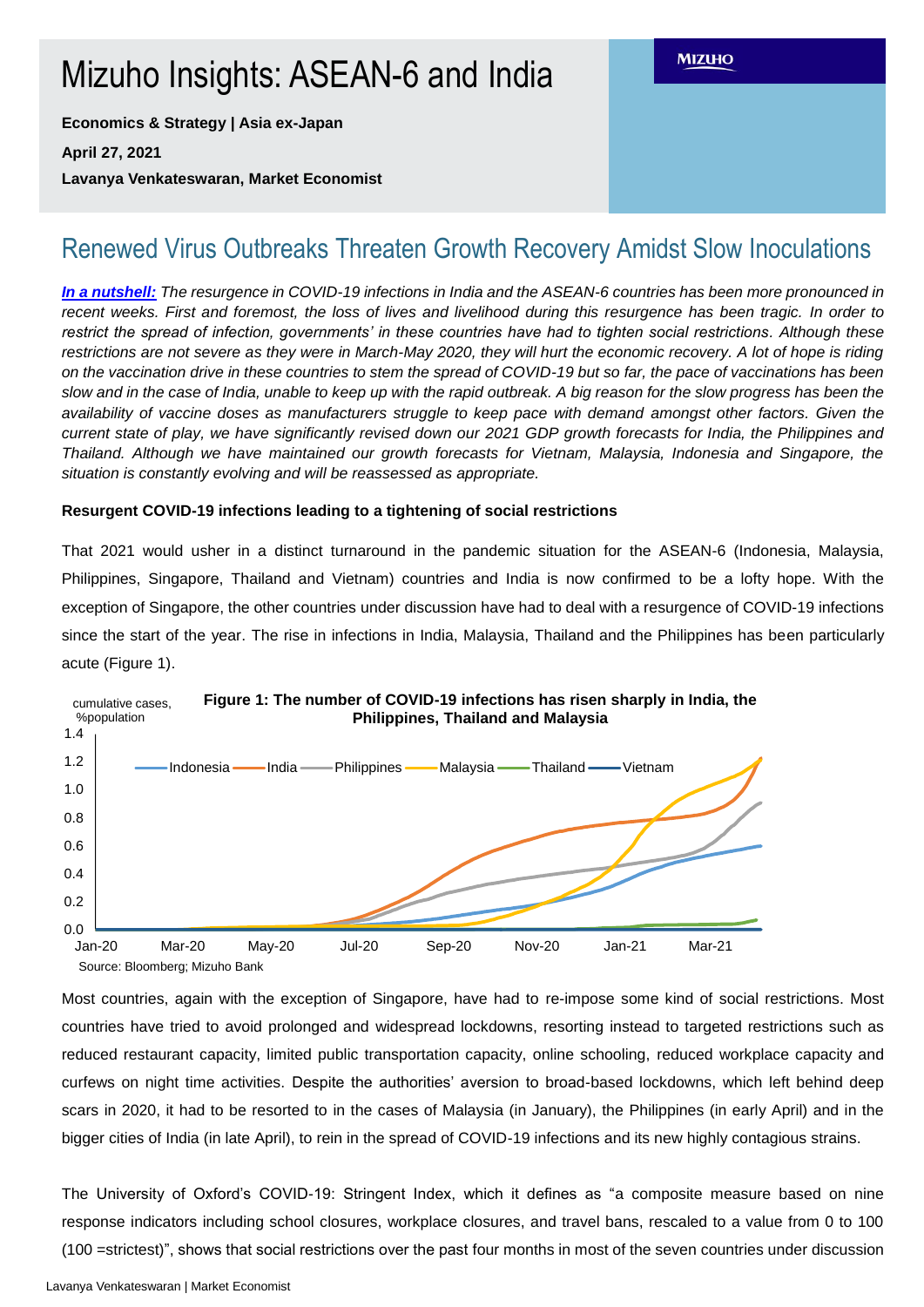have increased. The sharpest increase has been in the Philippines, which put the National Capital Region and neighbouring provinces in a strict lockdown during the week leading up to and following Easter (Figure 2). The index also shows tighter social restrictions in Indonesia and India.



Source: Our World in Data, Oxford University; Mizuho Bank. Note: The original data is daily and we have averaged the index for the month

#### **The vaccination drive is off to a slow start**

With COVID-19 infections resurging and the virus mutating into more virulent strains, governments' reliance on the inoculation drive has become more apparent. While all of the seven countries under discussion started their inoculation drive in earnest in Q1, the pace has differed depending on vaccine procurement and distribution. Singapore, by virtue of its size, resource pool, had already fully vaccinated (i.e. received both doses) 14.7% of the population (as of 18 April) but this percentage rapidly declines as we head down the list of countries. In a distant second place is Indonesia, with 2.5% of its total population vaccinated followed by India and Malaysia. The Philippines, Thailand and Vietnam have only a very small proportion of their populations fully vaccinated (Figure 3).



Source: Johns Hopkins University; Bloomberg; Our World in Data; Mizuho Bank

Below is a closer look at the situation in each country; the pecking order represents the highest proportion of the population vaccinated to the lowest.

 **Singapore**: The city state is making steady progress on its vaccination drive. As of 18 April, 14.7% of the population had been fully vaccinated. The government is currently in the process of vaccinating those aged 45 years and above and it expects to extend vaccinations to those below 45 years from June. According to Senior Minister of State for Health Janil Puthucheary, Singapore is on track to complete the inoculation program by the end of this year. However, this timeline maybe be subject to delays as vaccine producers struggle to keep pace with global demand.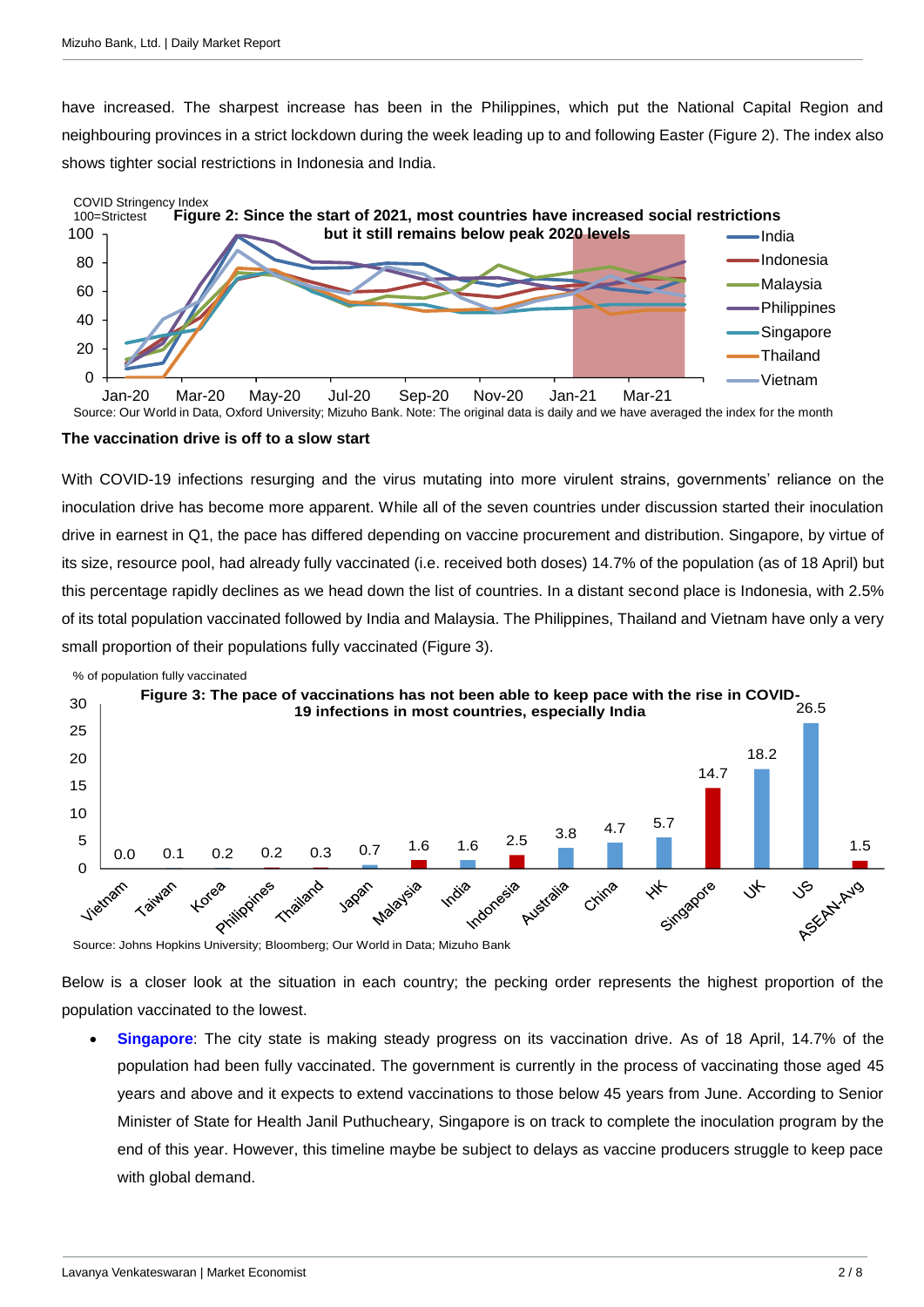**Indonesia:** Indonesia's vaccination progress has been slow. As of 25 April, 2.5% of the total population had been fully vaccinated. The slow progress is mainly related to procurements; by our estimates, Indonesia has received only 17% of the total vaccination doses expected (as of 18 April). Even this is inflated considering some of the shipments from China contain only raw material, which have not yet been processed into the full vaccine. Following delays in the shipments of vaccines from AstraZeneca and the COVAX facility, Indonesian authorities compensated by increasing their orders from Chinese pharmaceutical companies. The Indonesian government reached an agreement with China's pharmaceutical company Sinovac Biotech Ltd to buy 140mn doses of vaccines in bulk shipments. Sinovac will not ship completed vaccines but instead raw material for the vaccine, which will be processed by the Indonesian pharmaceutical PT Bio Farma Persero into a finished product for inoculation. The government received, as of 18 April, raw materials enough for 59.5mn doses<sup>1</sup>; of which, 22mn had been completed and distributed by Bio Farma<sup>2</sup>.

The slower procurement of vaccines, the authorities say, has reduced the number of doses administered in April to 200-300k from 500k a day in March. This will make it harder for the government to meet its ambitious target of vaccinating 181.5mn people (~66% of the population) by March 2022.

| <b>Country</b>                | <b>Vaccination brand</b>                                                                                                                                                                                                                                                                                                                                                                                                                        | Doses received so far   | <b>Total doses expected</b> |
|-------------------------------|-------------------------------------------------------------------------------------------------------------------------------------------------------------------------------------------------------------------------------------------------------------------------------------------------------------------------------------------------------------------------------------------------------------------------------------------------|-------------------------|-----------------------------|
|                               | Sinovac                                                                                                                                                                                                                                                                                                                                                                                                                                         | 59.5mn                  | 140mn                       |
|                               |                                                                                                                                                                                                                                                                                                                                                                                                                                                 | Only 20mn expected to   |                             |
|                               |                                                                                                                                                                                                                                                                                                                                                                                                                                                 | arrive in 2021; 30mn in |                             |
| Indonesia (As<br>of 18 April) | AstraZeneca                                                                                                                                                                                                                                                                                                                                                                                                                                     | 2022                    | 50 <sub>mn</sub>            |
|                               | Novavax Inc                                                                                                                                                                                                                                                                                                                                                                                                                                     | N/A                     | 50mn                        |
|                               | Indigenous Merah Putih                                                                                                                                                                                                                                                                                                                                                                                                                          | N/A                     | 57.6mn                      |
|                               | AstraZeneca (with COVAX)                                                                                                                                                                                                                                                                                                                                                                                                                        | 16mn                    | 54mn                        |
|                               | Pfizer-BioNTech                                                                                                                                                                                                                                                                                                                                                                                                                                 | N/A                     | 50mn                        |
|                               | <b>Total</b>                                                                                                                                                                                                                                                                                                                                                                                                                                    | 75.5mn                  | 441mn                       |
|                               | Source: Cabinet Secretariat of the Republic of Indonesia, The Diplomat, Jakarta Globe, Jakarta Post, Mizuho Bank. Note: The<br>shipments from Sinovac include raw material equivalent of completed doses.<br>India: As of 24 April, 1.6% of the population had been fully vaccinated. While this number is low, the situation<br>within the states is more glaring. Maharashtra, which has the largest case load (27% of total active cases) ha |                         |                             |
|                               | fully vaccinated only 1.5% of the state; while Uttar Pradesh accounting for just over 10% of the total case ha                                                                                                                                                                                                                                                                                                                                  |                         |                             |
|                               | vaccinated only 0.8% of its total population. Only Ladakh, Lakshadweep and the Northeast States of Sikkir<br>Tripura and Mizoram have vaccinated over 3% of their populations.                                                                                                                                                                                                                                                                  |                         |                             |
|                               |                                                                                                                                                                                                                                                                                                                                                                                                                                                 |                         |                             |

<sup>1</sup> This product will need to be deem fit for distribution by the Drug and Food Supervisory Agency. <https://www.scmp.com/news/china/diplomacy/article/3130452/china-help-coronavirus-hit-indonesia-close-vaccine-divide>

<sup>2</sup> The bigger problem is that the efficacy of Sinovac's vaccine, however, remains in question and most of the data publically available (so far) shows a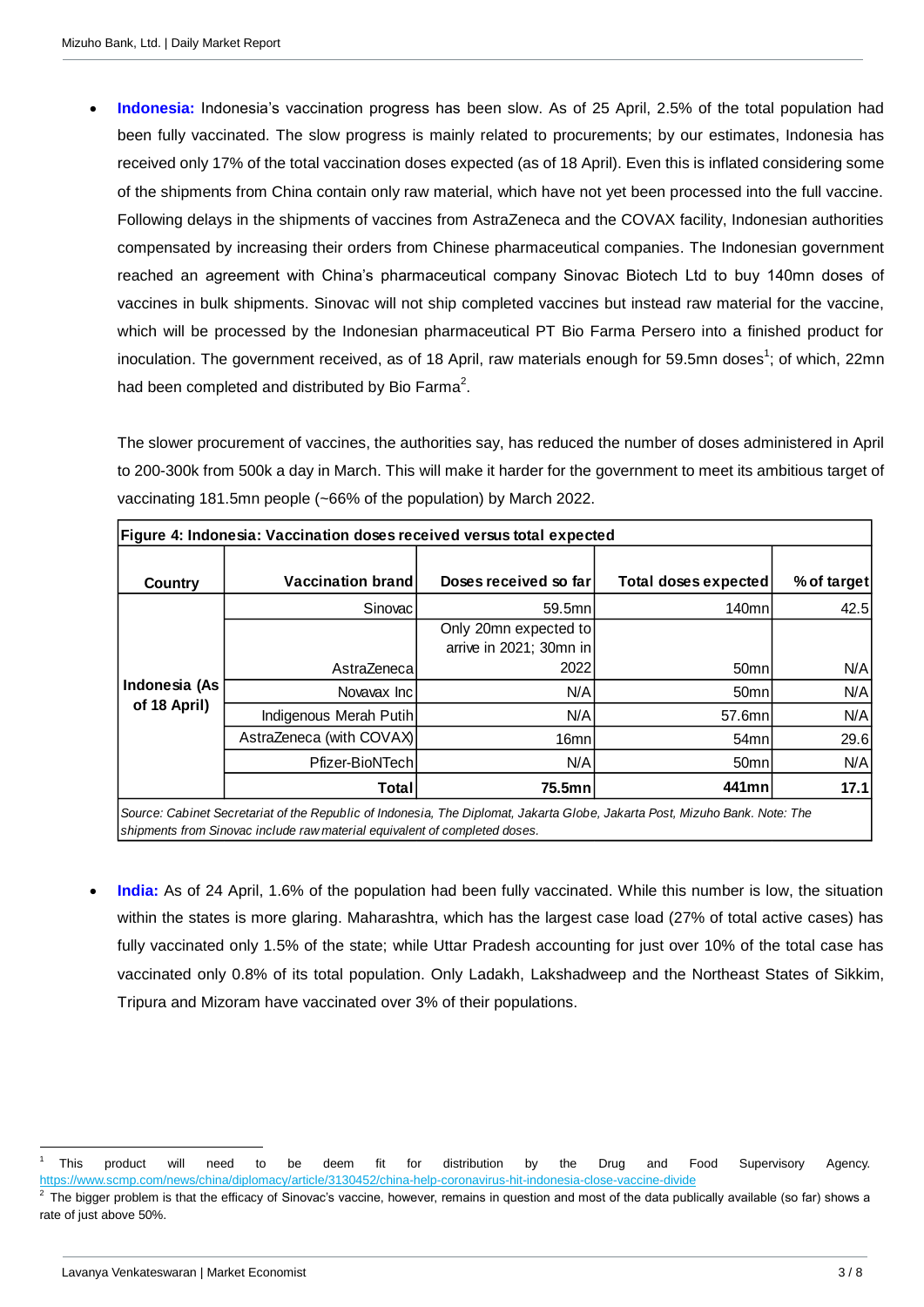

Source: Ministry Health and Welfare India; UDAI; Mizuho Bank. This data is as of 24 April, 2021 and the size of the bubble is the number of active cases , % total.

After letting down its guard in February, March and early April in terms of (significantly) easing social restrictions, the Indian government is paying the price with the latest wave of infections becoming out-of-control. This has made the authorities more reliant than before on the expediting the vaccination drive. In order to do this, the government has resorted to the following steps:

**-** First, vaccine production is ramping up and the domestic population is being prioritised. There are only two vaccines being using for immunisation: Covishield (AstraZeneca's vaccine) produced by the Serum Institute of India – which has accounted for over 90% of the vaccines administered - and Covaxin produced by Bharat Biotech.

A few other vaccines are in the pipeline to be deployed including Russia's Sputnik in collaboration with Dr. Reddy Laboratories. SII plans to ramp up production to 100mn doses a month by June from the 60-70mn currently while Bharat Biotech claims it will ramp up production to 100mn by September from 10-15mn currently. For SII, in particular, the 100mn production mark was meant to have already happened but has been delayed due to raw material constraints; which cannot be ruled out as a source of additional delay.

**-** The push to expedite production comes as the government opens up vaccinations for all those aged 18-45 years of age from 1 May. The scaling of vaccine coverage is accompanied by a "liberalised vaccine pricing" policy. Under this policy, "vaccine manufacturers would supply 50% of their monthly Central Drugs Laboratory (CDL) released doses to Govt. of India and would be free to supply remaining 50% doses to State Govts. and in the other than Govt. of India channel", according to the government<sup>3</sup>.

For vaccine procurement under the 50% directly by states and private enterprises, manufacturers will need to make their price known in advance. The prices of these vaccines at private hospitals will be monitored. The low cost vaccinations will only apply to the existing groups (i.e. Health Care Workers, Front Line Workers and population above 45 years of age) and not for the newest category eligible for vaccinations from 1 May; hence, this group will necessarily have to buy their vaccination doses at a higher cost than it is

 $\overline{a}$ 

<sup>3</sup> Liberalised Pricing and Accelerated National Covid-19 Vaccination Strategy <https://www.mohfw.gov.in/pdf/LiberalisedPricingandAcceleratedNationalCovid19VaccinationStrategy2042021.pdf>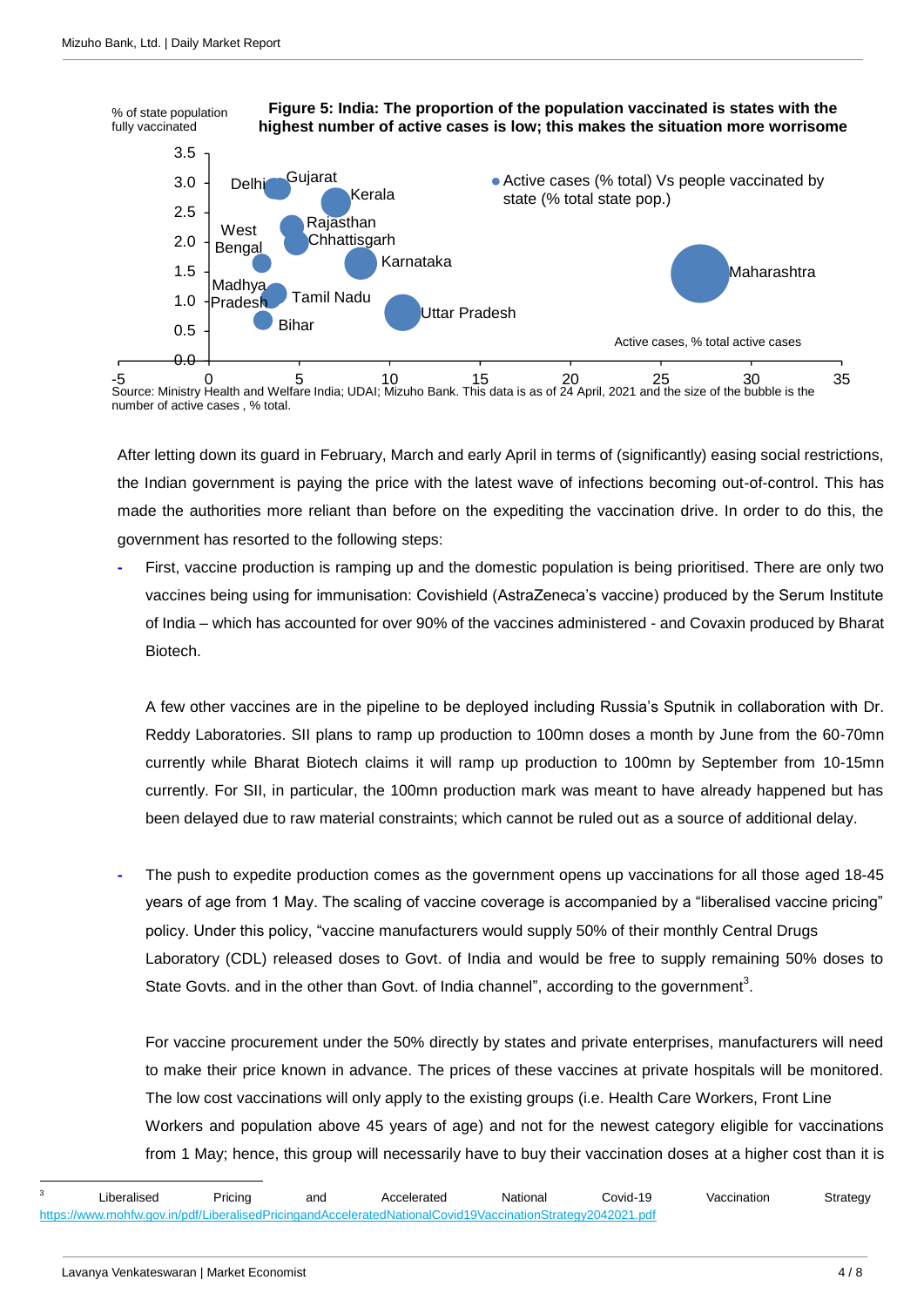currently being sold, casting doubt on the take-up rate especially if prices are unfairly marked up.

 **Malaysia's** vaccination drive, which began on 24 February, achieved only 64.3% of its target in Phase 1 focussed on frontline and healthcare workers. Phase 2, which began on 19 April in 8 states, is open to senior citizens above the age of 60 and people with chronic diseases and comorbidities.

The country, however, faces a unique problem in that the demand for being inoculated has been weak and by July 2020 could fall behind the supply of vaccines<sup>4</sup>. With Phase 1 falling short of its target, Phase 2 does not look promising seeing as only 37.3% of the population has registered for vaccines. Worryingly, registration has been the poorest in places where the outbreak has been the worst such as Sabah. Given the low registration rates, the government has decided to bring forward Phase 3 of the vaccination process (i.e., for adults above 18 years of age) and is also considering various options to improve the take-up including making inoculation compulsory and providing travel incentives.





registered. While this will increase as the government opens up more categories to vaccinations, it is illustrative of the low take-up so far.

 **The Philippines** vaccination drive began in early March but has already hit supply constraints. As of 22 April, we estimate only around 3mn doses of vaccines (or 2.2% of the total expected) had been delivered. All these doses were distributed across 3,263 vaccination sites, with 1.6mn doses (>50% of the available doses) administered. Only 0.2% of the population has been fully vaccinated. The government expects that vaccine supply will ramp up in the coming months such that it procures 148mn doses this year. Note the data we have suggests a total commitment of 137mn doses, with the bulk of these doses expected to arrive in Q2 and Q3. The government aims to vaccinate 2-3mn people a week in Q2 and Q3. The need to boost the vaccination drive is now more pressing than before as the country is experiencing a sharp resurgence in COVID-19 cases.

<sup>4</sup> Malaysia brings forward Covid-19 vaccine roll-out schedule due to low registration, *Strait Times*, 7 April 2021.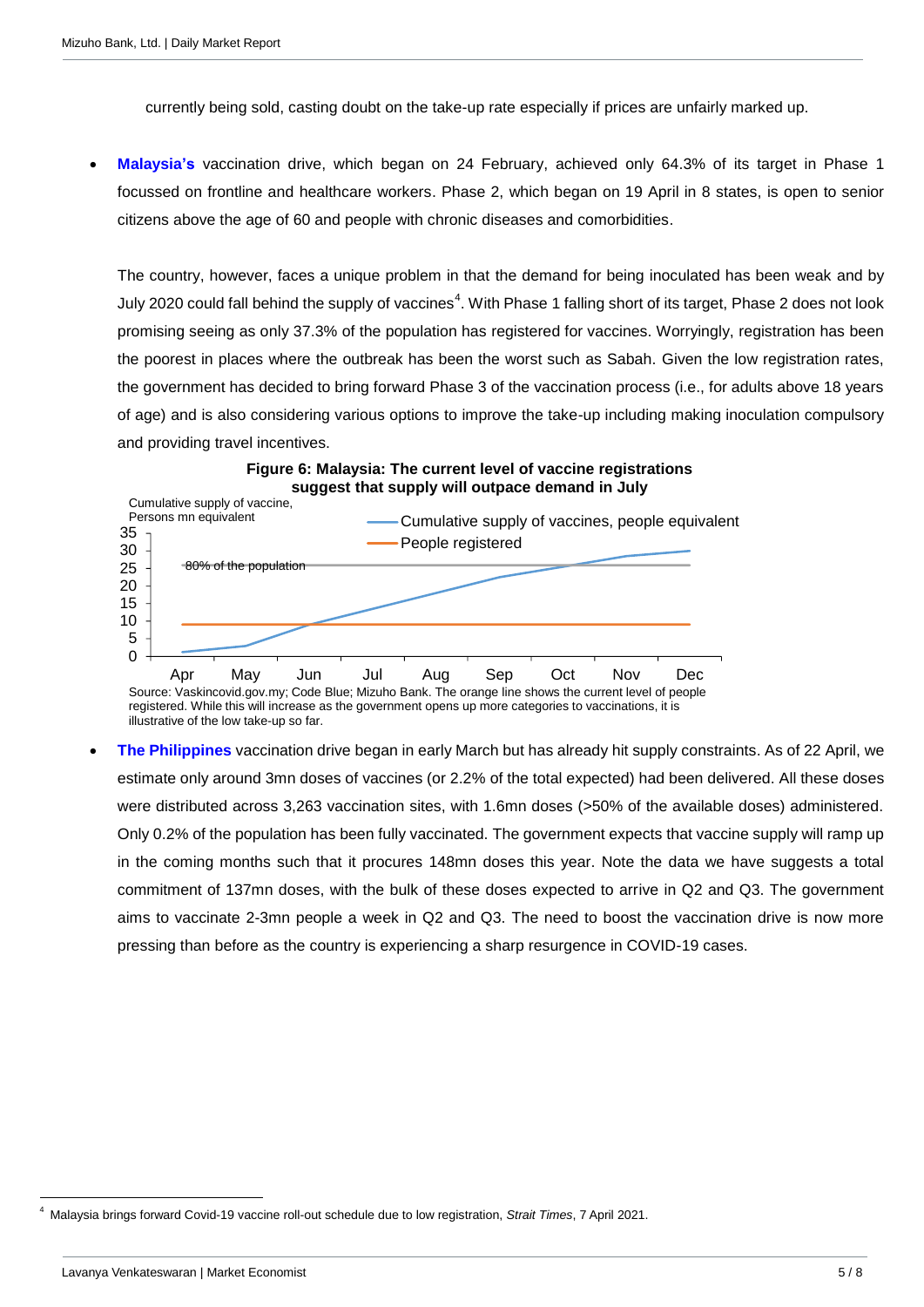

- **Thailand:** The latest data suggests that only 0.3% of the total population has been fully vaccinated. For Q1 and April, Thailand received 2.1mn doses of Sinovac from China and has administered 0.6mn doses (under 30%) as progress is slow. For the year, it looks like the country may fall woefully short of vaccines. The government has procured just over 64mn doses (as of 20 April), 95% of which will come from AstraZeneca. The company has been struggling to keep up with its production commitments and has also been subjected to vaccine nationalism by many EU countries, which have prevented exportation until domestic demand is met. Without acknowledging potential delays to its AstraZeneca supplies, the Thai government is now considering expanding its procurement list to include more companies. It wants to buy an additional 35mn doses this year.
- **Vietnam's** vaccination drive is yet to get off the ground in a convincing manner. It has so far procured 30mn doses from AstraZeneca, which has fallen behind on its commitment. As a result, Vietnam has (as of 20 April) only received two shipments of AstraZeneca vaccine doses totalling 0.9mn. The government has stated that it is looking to secure 150mn doses this year to cover 70% of its population; and has asked for external assistance to do this<sup>5</sup>. There is limited information of the number of people who have received both doses of the vaccine; Johns Hopkins data suggests that 0.1% have got the first jab.

### **Downgrading our GDP growth forecasts for 2021**

Taking into account the severity of the recent wave of COVID-19 infections for some countries and the progress on the vaccination drive, we have adjusted some of our GDP growth forecasts. The biggest downgrade is to India's 2021 CY GDP growth by 2.4pp to 7.5% - this reflects the devastating impact of the most recent wave of COVID-19 infections which have dealt a severe blow to lives, livelihood and inevitably the economic recovery through weaker private consumption, investment and export channels (*see [Mizuho Flash: 23 April 2021: India's COVID Tragedy: Misdiagnosis &](https://www.mizuhogroup.com/binaries/content/assets/pdf/singapore/macro/ad-hoc/flash/mf_indias-covid-tragedy_210423.pdf)  [Maladies](https://www.mizuhogroup.com/binaries/content/assets/pdf/singapore/macro/ad-hoc/flash/mf_indias-covid-tragedy_210423.pdf)*).

The same channels of impact will affect GDP growth in the Philippines this year as the lockdown through early April in Manila and the surrounding areas will hurt all key sectors including manufacturing, construction and services (especially retail services). As such, we have shaved off 2.1pp to our 2021 GDP growth forecast taking it to 4.6%.

 $\overline{a}$ 

<sup>5</sup> The Australian government and the United Nations Children's Fund (UNICEF) have announced a A\$14 million (US\$10 million) package to support a mass immunization program against COVID-19 in Vietnam.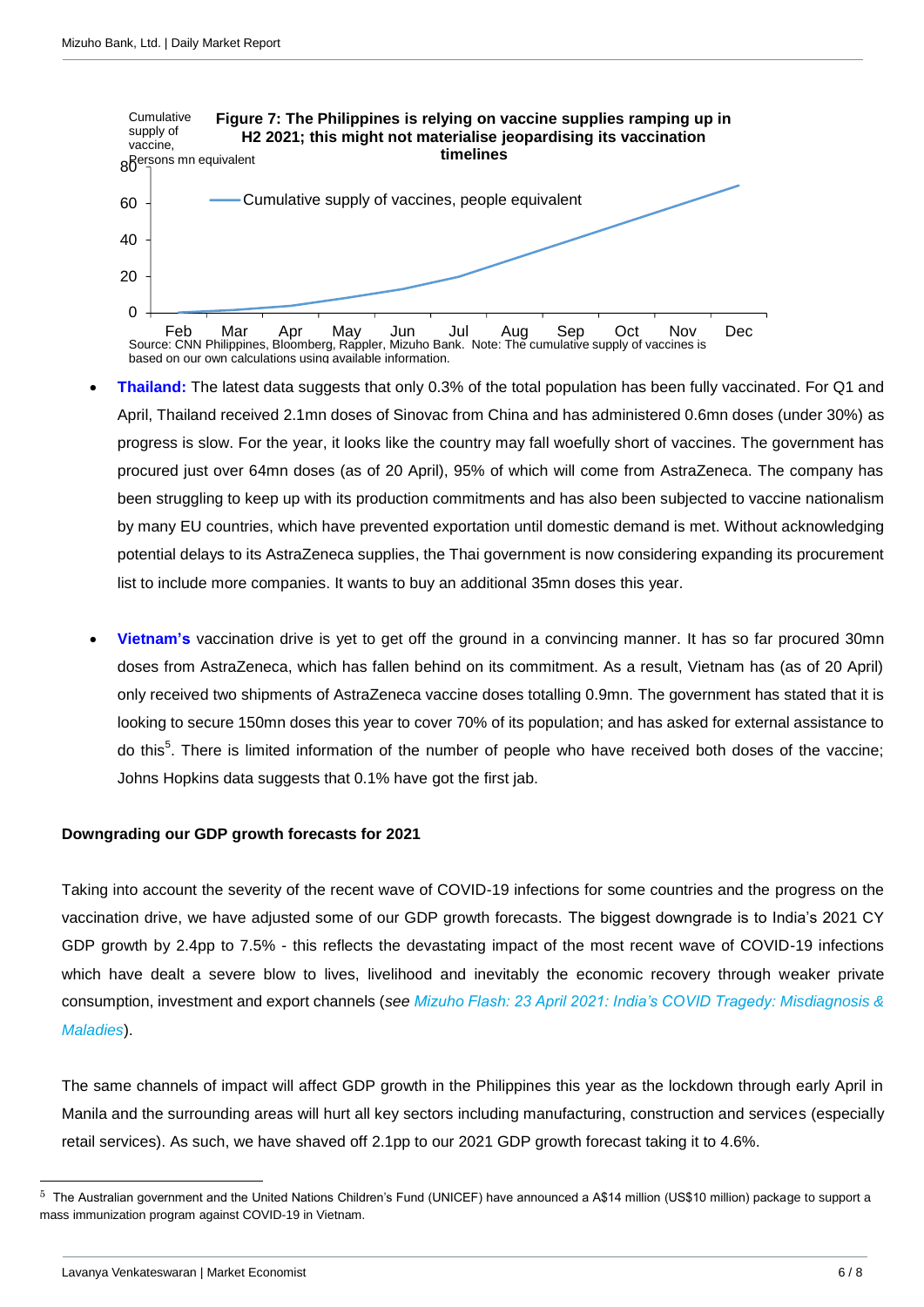In Thailand's case, 0.6pp growth downgrade this year is driven by the country's poor progress on inoculations as well as its conservative vaccine procurement pipeline, which is heavily reliant on AstraZeneca and is subject to long delays. We also cut our 2022 GDP growth forecast by a more significant 2.1pp cut, taking it to 7.1% YoY, reflecting a slower-than-expected return of tourism and tourism-related activities.

In Vietnam's case, despite the government's slow progress on the vaccination drive, its proven track record in preventing mass transmissions through targeted lockdowns and strong contact tracing still gives it an upper hand hence we are maintaining our 2021 GDP growth forecast at 6.1%.

For Indonesia, Malaysia and Singapore we have maintained our 2021 GDP growth forecasts but we highlight that a lot hinges on the progress of each country's vaccination drive and its ability to rein in subsequent waves of infections.



**Figure 8: We have made the deepest cuts to our India, Philippines and Thailand** 

# **Room for counter-cyclical policy is becoming increasingly constrained**

Despite the slower growth outlook, we see the scope for counter-cyclical policies to tackle subsequent waves of COVID-19 infections as becoming more constrained. Additional fiscal stimulus measures raises concerns around sharply rising government debt levels while the room to manoeuvre has narrowed on the monetary policy front with the official policy rate across the region at historical lows. Importantly, as the US economic recovery gains traction, EM Asia's still poor growth prospects will become more exposed, subjecting these economies to capital flight risks. From a FX standpoint, there may be some breathing room yet as the US Fed will not likely to unwind its extraordinary policy accommodation this year, keeping sharp depreciation risks at bay.